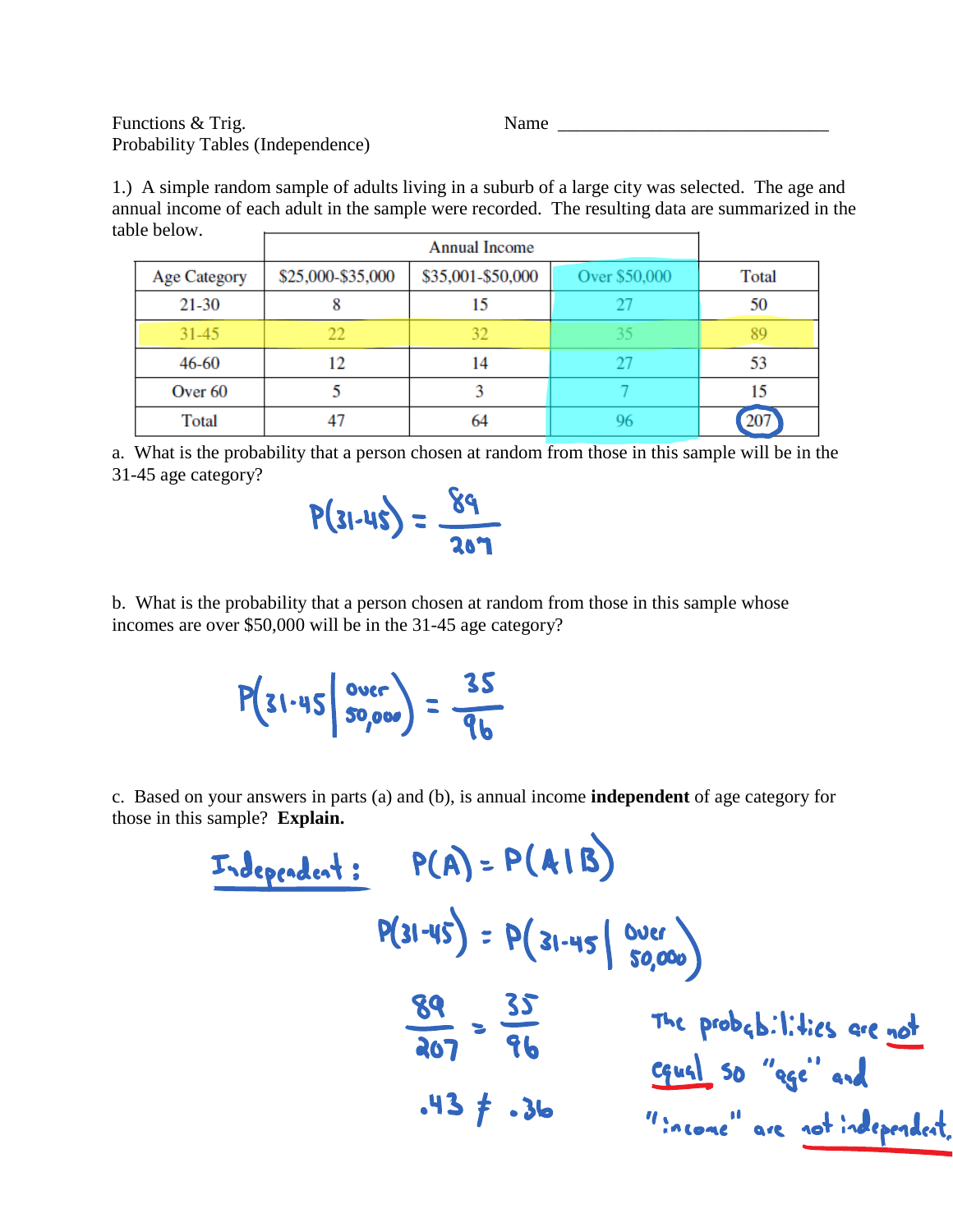|                        | <b>Geometry</b> | <b>Algebra 2</b> | <b>PreCalc</b> | <b>Calculus</b> | <b>TOTAL</b> |
|------------------------|-----------------|------------------|----------------|-----------------|--------------|
| 10 <sup>th</sup> Grade | 125             | 71               | 23             |                 | 225          |
| 11 <sup>th</sup> Grade | 41              | 92               | 72             | 25              | 230          |
| 12 <sup>th</sup> Grade | 12              | 47               | 99             | 62              | 220          |
| <b>TOTAL</b>           | 178             | 213              | 194            | 90              | 675          |
|                        |                 |                  |                |                 |              |

2.) A table of the enrollment of students for math classes at SHS is shown below.

a. What is the probability that a student will take calculus?

$$
P(G1) = \frac{90}{675}
$$

b. What is the probability that a  $12<sup>th</sup>$  grader will take Calculus?

$$
P(Calc | 12^{th}) = \frac{62}{220}
$$

c. What is the probability that a student taking Algebra 2 is a  $10<sup>th</sup>$  grader?

$$
P(10^{rn} |A|q^{2}) = \frac{74}{213}
$$

d. Are "grade level" and "course enrollment" considered independent events? **Justify your answer.**

$$
P(A) = P(A | B)
$$
  
\n
$$
P(c|c) = P(c|c| | 2^{th})
$$
  
\n
$$
\frac{60}{675} = \frac{62}{220}
$$
  
\n
$$
675 = 22
$$
  
\n
$$
675 = 22
$$
  
\n
$$
675 = 22
$$
  
\n
$$
675 = 22
$$
  
\n
$$
675 = 22
$$
  
\n
$$
675 = 22
$$
  
\n
$$
675 = 22
$$
  
\n
$$
675 = 22
$$
  
\n
$$
675 = 22
$$
  
\n
$$
675 = 22
$$
  
\n
$$
675 = 22
$$
  
\n
$$
675 = 22
$$
  
\n
$$
675 = 22
$$
  
\n
$$
675 = 22
$$
  
\n
$$
675 = 22
$$
  
\n
$$
675 = 22
$$
  
\n
$$
675 = 22
$$
  
\n
$$
675 = 22
$$
  
\n
$$
675 = 22
$$
  
\n
$$
675 = 22
$$
  
\n
$$
675 = 22
$$
  
\n
$$
675 = 22
$$
  
\n
$$
675 = 22
$$
  
\n
$$
675 = 22
$$
  
\n
$$
675 = 22
$$
  
\n
$$
675 = 22
$$
  
\n
$$
675 = 22
$$
  
\n
$$
675 = 22
$$
  
\n
$$
675 = 22
$$
  
\n
$$
675 = 22
$$
  
\n
$$
675 = 22
$$
  
\n
$$
675 = 22
$$
  
\n
$$
675 = 22
$$
  
\n
$$
675 = 22
$$
  
\n
$$
675 = 22
$$
  
\n
$$
675 = 22
$$
  
\n<